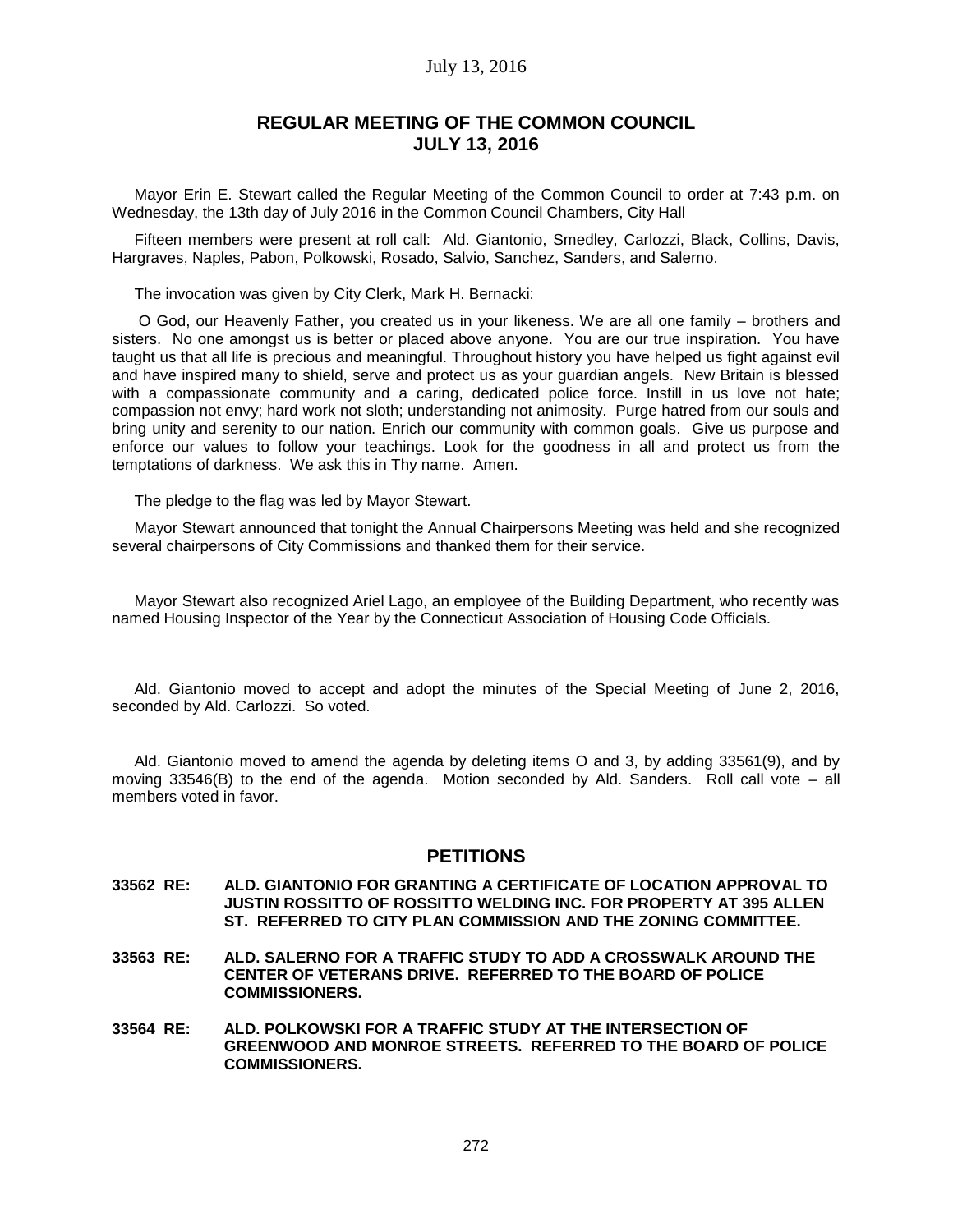# July 13, 2016

Ald. Giantonio moved to accept and adopt the Consent Agenda, seconded by Ald. Sanders. Roll call vote- all members voted in favor. Approved July 15, 2016 by Mayor Erin E. Stewart.

# **CONSENT AGENDA**

# **CITY CLERK**

#### **33545 RE: CLAIMS FOR INJURIES AND/OR PROPERTY DAMAGE**

To Her Honor, the Mayor, and the Common Council of the City of New Britain: the undersigned beg leave to report the following:

#### CLAIMANTS NAME

- Palar, Maria by Atty. Adrian Mark Baron
- Rodriguez, Jaylani ppa Angel Rodriguez by Atty. Kerry Robair

Mark H. Bernacki City Clerk

# **PURCHASING DEPARTMENT**

#### **33547 RE: BID THRESHOLD ITEMS**

To Her Honor, the Mayor, and the Common Council of the City of New Britain: the undersigned beg leave to report the following:

In accordance with the New Britain Code of Ordinances, Section 2-566, a monthly report of purchases between \$500 and \$7,500 shall be provided to the Common Council. The report shall include a detailed description of items or services purchased, name of vendor, owner of business and dollar amount spent on each individual purchase as well as the aggregate total of spend to date for the fiscal year.

The Finance Department, Purchasing Division has provided an electronic list of monthly purchases. This document is available in the Council office for review by Council members.

Acceptance and adoption is respectfully requested.

Jack Pieper Purchasing Agent

#### **33548 RE: REPAIR OF DAMAGE TO LADDER 1 FIRE TRUCK**

To Her Honor, the Mayor, and the Common Council of the City of New Britain: the undersigned beg leave to report the following:

In accordance with City Code of Ordinances, Chapter 2, Article VIII, Division 1, Section 2-541(a), a purchase order was requested by the New Britain Fire Department for Body Repairs of the Department's Ladder 1 Fire Truck.

**Supplier Community Supplier** Community Supplier Community Supplier Price New England Fire Equipment and Apparatus Repair Body Damage \$ 28,795.05 North Haven, CT

The New Britain Fire Department requested the Repair of Body Damage to their Ladder 1 Fire Truck. The Fire Truck was damaged on December 15, 2015. The damage was incurred at the Harvard Street fuel pumps. As Ladder 1 was pulling away from the fuel pumps after being refueling, the Fire Truck struck the protective bollard near the fuel pumps causing damage to the mid-point of the fire apparatus.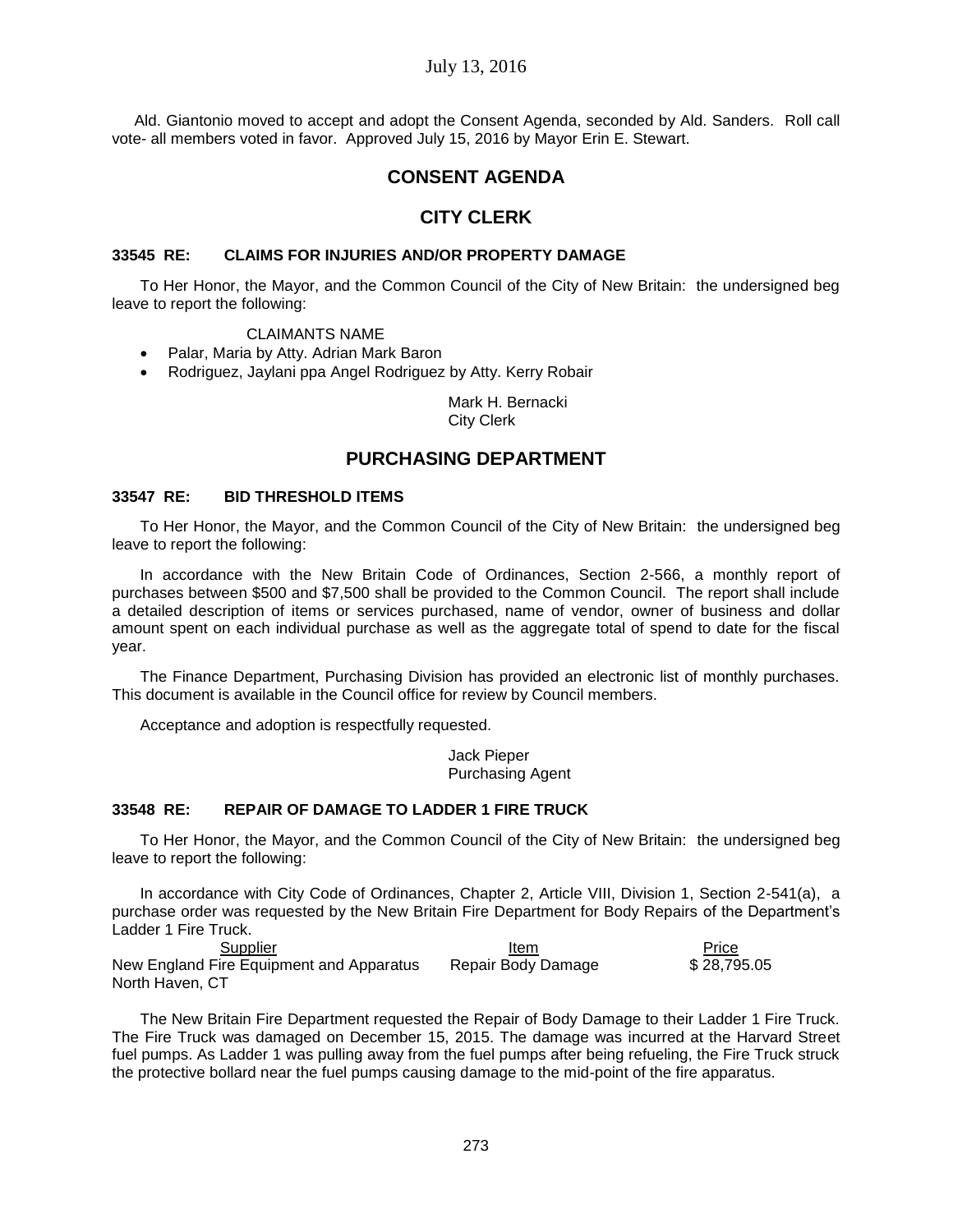The fire apparatus is functional with some minor limitations. The Fire Truck needs to be repaired to allow it to effectively respond to emergencies in order to provide protection to the residents of the City and to protect the City's asset. The repair work will be performed by New England Fire Equipment and Apparatus due to the nature and complexity of the type of body repairs needed. New England Fire Equipment and Apparatus is also the sole source vendor in the State of Connecticut for the Smeal fire apparatus on the Fire Truck. They were also the vendor the fire apparatus was purchased from. The total cost of the body repairs to fix the damage is \$28,795.05. Funding from appropriate budget accounts was not available until the new FY 2016-17 budget was in place. Funding is available for the body repairs in the General Liability and Risk Management's account number 704625102-5244, Property Damages, Fire.

RESOLVED: That the Purchasing Agent is hereby authorized to issue a purchase order for \$28,795.05 to New England Fire Equipment and Apparatus of North Haven, CT for the body repairs to Ladder 1 Fire Truck for the New Britain Fire Department.

> Jack Pieper Purchasing Agent

## **33550 RE: COOPERATIVE PURCHASING – NEW COMMERCIAL MOWER FOR THE PARKS AND RECREATION DEPT. – STANLEY GOLF COURSE**

To Her Honor, the Mayor, and the Common Council of the City of New Britain: the undersigned beg leave to report the following:

In accordance with City Code of Ordinances, Chapter 2, Article VIII, Division 1, Section 2-538 (a), a purchase order was requested for the following under the State of Connecticut's Cooperative Purchasing Plan for the Parks, Recreation and Community Services Department, Stanley Golf Course.

| Supplier                                         | Item                           | Price         |
|--------------------------------------------------|--------------------------------|---------------|
| <b>Turf Products Corporation</b><br>Enfield, CT. | Toro Greensmaster 4500-D Mower | \$55,010.00   |
|                                                  | Trade in of an Existing Mower  | (\$10,010.00) |
|                                                  | Total Price                    | \$45,000.00   |

The Parks, Recreation and Community Services Department, Stanley Golf Course requested the purchase of a new Toro Greensmaster Mower utilizing the State of Connecticut's Contract Award #13PSX0321. The new Toro Greensmaster Mower will replace an existing Commercial Mower that the Stanley Golf Course has been utilizing since 2008 to cut the grass on the golf course greens during the golfing season. The existing Commercial Mower has been breaking down often. Because this mower is old parts are now becoming harder to find and some are obsolete. The new Commercial Mower will have five (5) mower decks instead of three (3) mower decks that the old Commercial Mower has. This will enable the Golf Course personnel to cut the grass at the Golf Course quicker and use less fuel in the process saving them money. Funding is available for this purchase in the Parks, Recreation and Community Services Department, Stanley Golf Course's account number 201420101-5740, Stanley Golf Course, Other Miscellaneous Equipment.

RESOLVED: That the Purchasing Agent is hereby authorized to issue a purchase order for \$45,000.00 to Turf Products Corporation of Enfield, CT for the purchase of a new Toro Greensmaster 4500-D Mower for the Parks, Recreation and Community Services Department, Stanley Golf Course utilizing the State of Connecticut's Cooperative Purchasing Plan, Contract Award #13PSX0321.

> Jack Pieper Purchasing Agent

#### **33551 RE: COOPERATIVE PURCHASING – SERVICES FOR MILLING AND PAVING OF VARIOUS CITY STREETS FOR THE PUBLIC WORKS DEPARTMENT**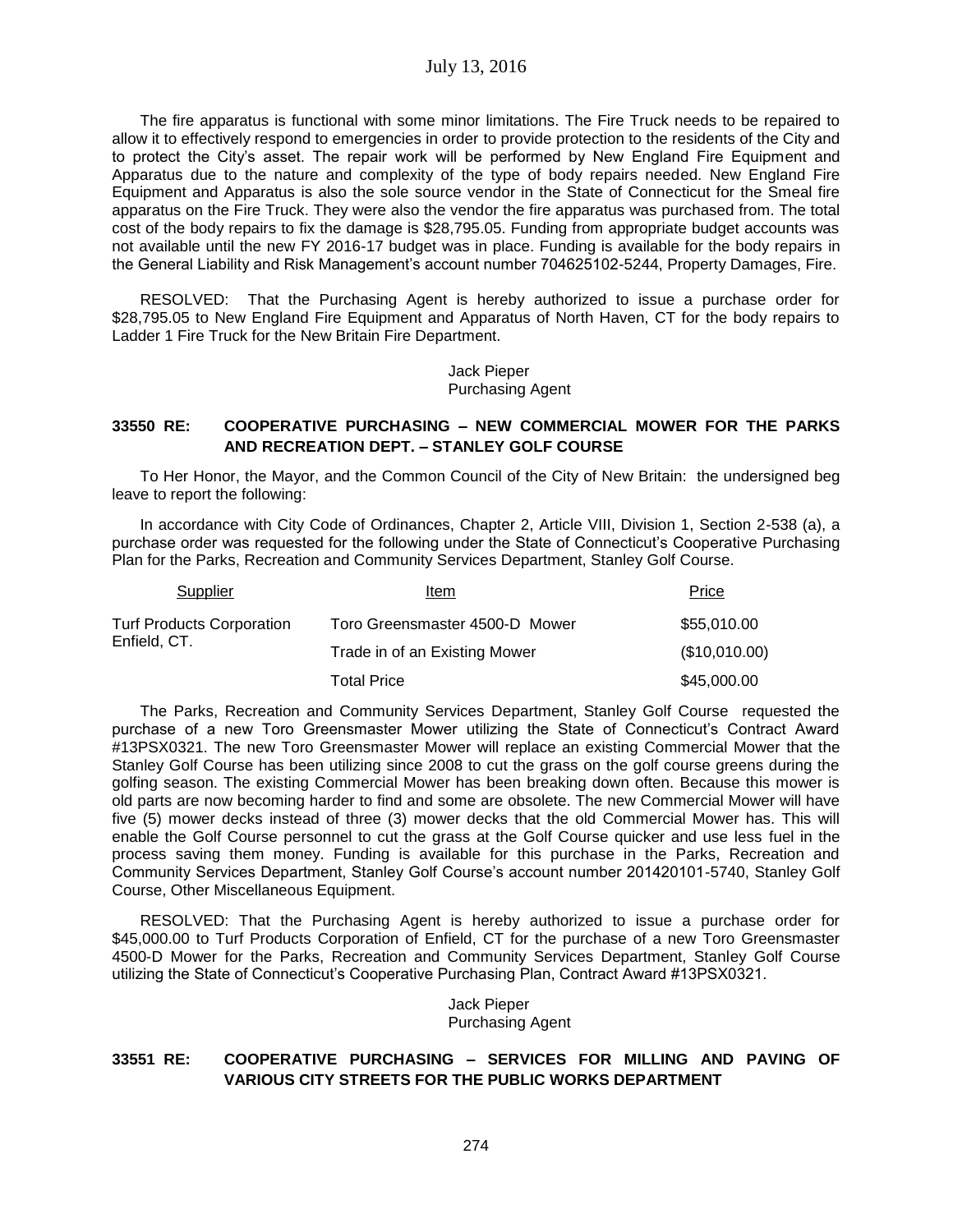To Her Honor, the Mayor, and the Common Council of the City of New Britain: the undersigned beg leave to report the following:

In accordance with City Code of Ordinances, Chapter 2, Article VIII, Division 1, Section 2-538 (a) and (b), purchase orders were requested by the Public Works Department for the following under the State of Connecticut's Cooperative Purchasing Plan:

| Supplier                                         | Item                                      |          |           |     | Price        |  |  |
|--------------------------------------------------|-------------------------------------------|----------|-----------|-----|--------------|--|--|
| Garrity Asphalt Reclaiming Inc<br>Bloomfield, CT | Milling of Bituminous Concrete            |          |           |     | \$160,569.00 |  |  |
| Tilcon Connecticut, Inc.<br>New Britain, CT      | <b>Bituminous</b><br>Installation of them | Concrete | Materials | and | \$815,613.00 |  |  |
|                                                  | <b>Total Price</b>                        |          |           |     | \$976,182.00 |  |  |

The Public Works Department has requested the purchase of services for the Milling and Paving of Various City Streets utilizing the State of Connecticut's Contract Awards #14PSX0218 for the Milling of Bituminous Concrete on various City Streets and #15PSX0228 for Bituminous Concrete Materials and the Installation of them. Garrity Asphalt Reclaiming Inc has provided the Milling of Bituminous Concrete and Tilcon Connecticut, Inc has provided the Bituminous Concrete Material and the installation of it in the past to the City under the State of Connecticut's Cooperative Purchasing Plans. Funding for these purchases are within the following Public Works Department's account numbers, 2131500117-52080, LOCIP FY 2017 Street Infrastructure for \$208,987.00 and 001315008-5454 Town Aid Road for \$767,195.00 for a total of \$976,182.00

RESOLVED: That the Purchasing Agent is hereby authorized to issue a purchase order for \$160,569 to Garrity Asphalt Reclaiming, Inc. of Bloomfield, CT for the Milling of Bituminous Concrete of various City Streets utilizing the State of Connecticut's Cooperative Purchasing Plan, Contract Award #14PSX0218 and to issue a purchase order for \$815,613 to Tilcon Connecticut, Inc. of New Britain, CT for the purchase of Bituminous Concrete Materials and Installation of them onto various City Streets utilizing the State of Connecticut's Cooperative Purchasing Plan 15PSX0228.

## Jack Pieper Purchasing Agent

## **33552 RE: ANNUAL SOFTWARE LICENSE RENEWAL FOR NEW BRITAIN INFORMATION TECHNOLOGY DEPARTMENT**

To Her Honor, the Mayor, and the Common Council of the City of New Britain: the undersigned beg leave to report the following:

In accordance with City Code of Ordinances, Chapter 2, Article VIII, Division 1, Section 2-541, purchase orders were requested by the Information Technology Department for the annual renewal of their Environmental Systems Research Institute, Inc. (ESRI) Geographic Information System Software Enterprise Level Agreement for a three (3) year period.

| Supplier                     | Service                | <b>Annual Price</b> | Years | <b>Total Amount</b> |
|------------------------------|------------------------|---------------------|-------|---------------------|
| <b>Environmental Systems</b> | <b>Annual Software</b> | \$50,000,00         |       | \$150.000.00        |
| Research Institute. Inc.     | License Renewal        |                     |       |                     |
| Redlands, CA                 |                        |                     |       |                     |

The Information Technology Department has requested a three (3) year license renewal of their ESRI, Geographic Information System Software (GIS). GIS is a system of hardware and software used for storage, retrieval, mapping and analysis of geographic data. ESRI Software is the mechanism to capture and store all geographical information utilized by the City Public Services and Safety Departments. It is the tool used to aid in analysis, assessment, routing, planning, and documenting all of geographic information as it pertains to the City of New Britain and its surrounding properties. ESRI is the premier defacto software company with no dealers or resellers. The initial data capture investment using the ESRI software was high in man hours and change to the software would negate years of work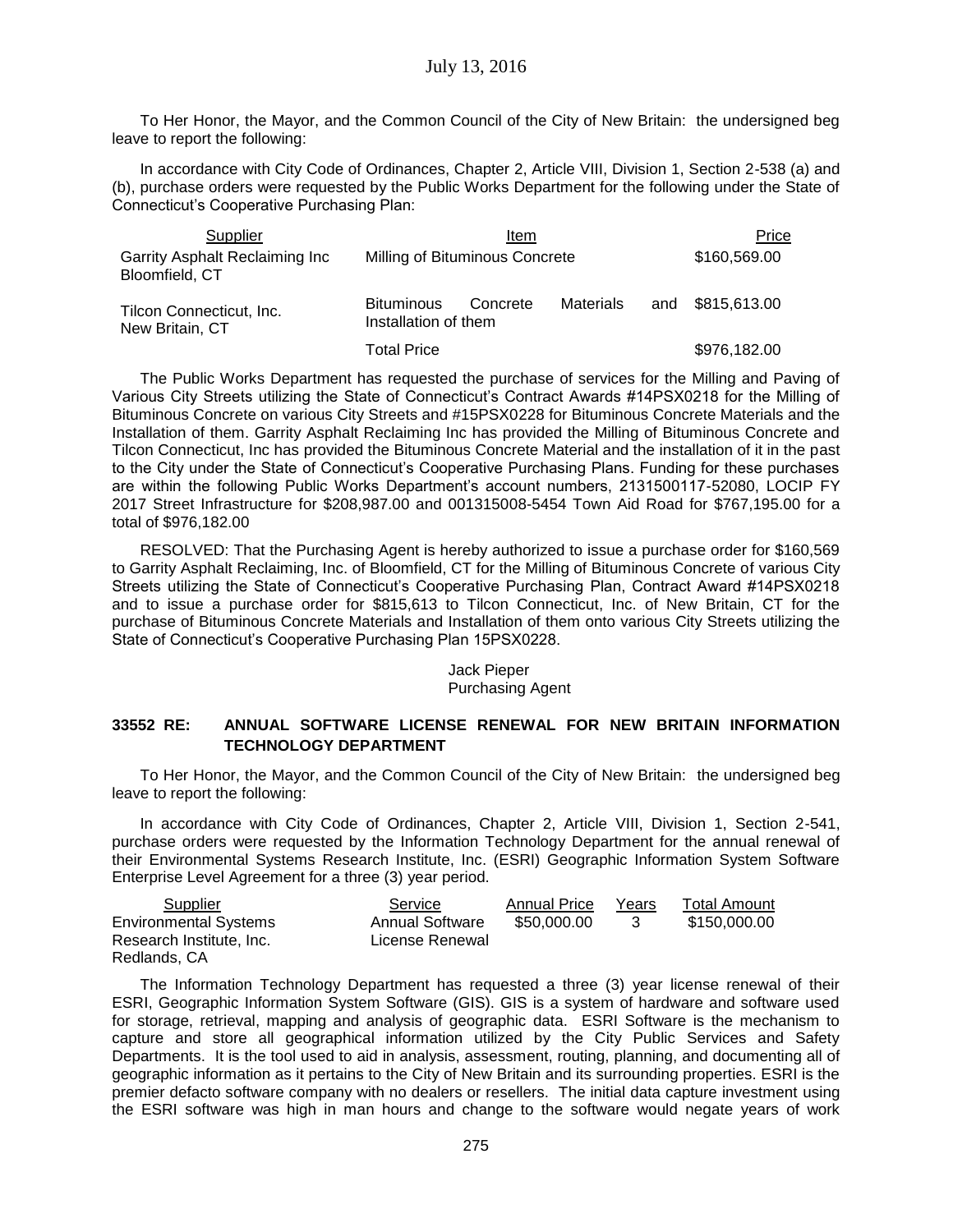building the database to its current useable status. Therefore it would be impossible to find another source or supplier to provide a competitive bid for the annual license renewal. In addition, this Municipal Enterprise Level Agreement for populations 50,000 – 100,000 and other size municipalities is on State of Connecticut Contract 03ITZ0003MA. Funding for this Annual ESRI Software License Renewal is available in the Information Technology Department's account number 001107006-5434, Maintenance Contracts.

RESOLVED: The Purchasing Agent is hereby authorized to issue a purchase order for \$50,000.00 annually for the next three (3) years to Environmental Systems Research Institute, Inc. of Redlands, CA for the Annual GIS Software License Renewal for the Information Technology Department.

> Jack Pieper Purchasing Agent

## **33553 RE: CONSULTATION SERVICES FOR NEW BRITAIN POLICE DEPARTMENT**

To Her Honor, the Mayor, and the Common Council of the City of New Britain: the undersigned beg leave to report the following:

In accordance with City Code of Ordinances, Chapter 2, Article VIII, Division 1, Section 2-538 (a), a purchase order was requested by the New Britain Police Department for Policy and Procedure Management Consultation Service from Daigle Law Group, LLC.

| Supplier              | Need Supplies |  |                                |                                             | Total Price |
|-----------------------|---------------|--|--------------------------------|---------------------------------------------|-------------|
| Daigle Law Group, LLC |               |  |                                | Policy and Procedure Management \$50,000.00 |             |
| Southington, CT       |               |  | Software And Technical Support |                                             |             |

The New Britain Police Department has requested the purchase of Policy and Procedure Management Consultation Service and a technical support service package from Daigle Law Group, LLC (DLG), a sole source provider. This service specializes in police practices consultation with emphasis on policies, operations and investigations. DLG focuses on police best practices through policy development and training while working toward State accreditation. This service provides two (2) years of support. DLG is currently working with the Yale University PD, New Milford PD, Middletown PD and the Westport PD, all in Connecticut. Funding for this Policy and Procedure Management Consultation Service and technical support service package is available in the Police Department's Federal Asset Forfeiture account #289211128-5659.

BE IT RESOLVED: That the Purchasing Agent is hereby authorized to issue a purchase order for \$50,000.00 to Daigle Law Group, LLC, of Southington, CT, for the Policy and Procedure Management Consultation Service and a technical support service package for the New Britain Police Department.

> Jack Pieper Purchasing Agent

# **TAX DEPARTMENT**

#### **33554 RE: TAX ABATEMENTS, CORRECTIONS AND REFUNDS**

To Her Honor, the Mayor, and the Common Council of the City of New Britain: the undersigned beg leave to report the following:

The Collector of Taxes has referred a list of tax abatements, corrections and refunds. Acceptance and adoption is respectfully recommended.

> Cheryl S. Blogoslawski Tax Collector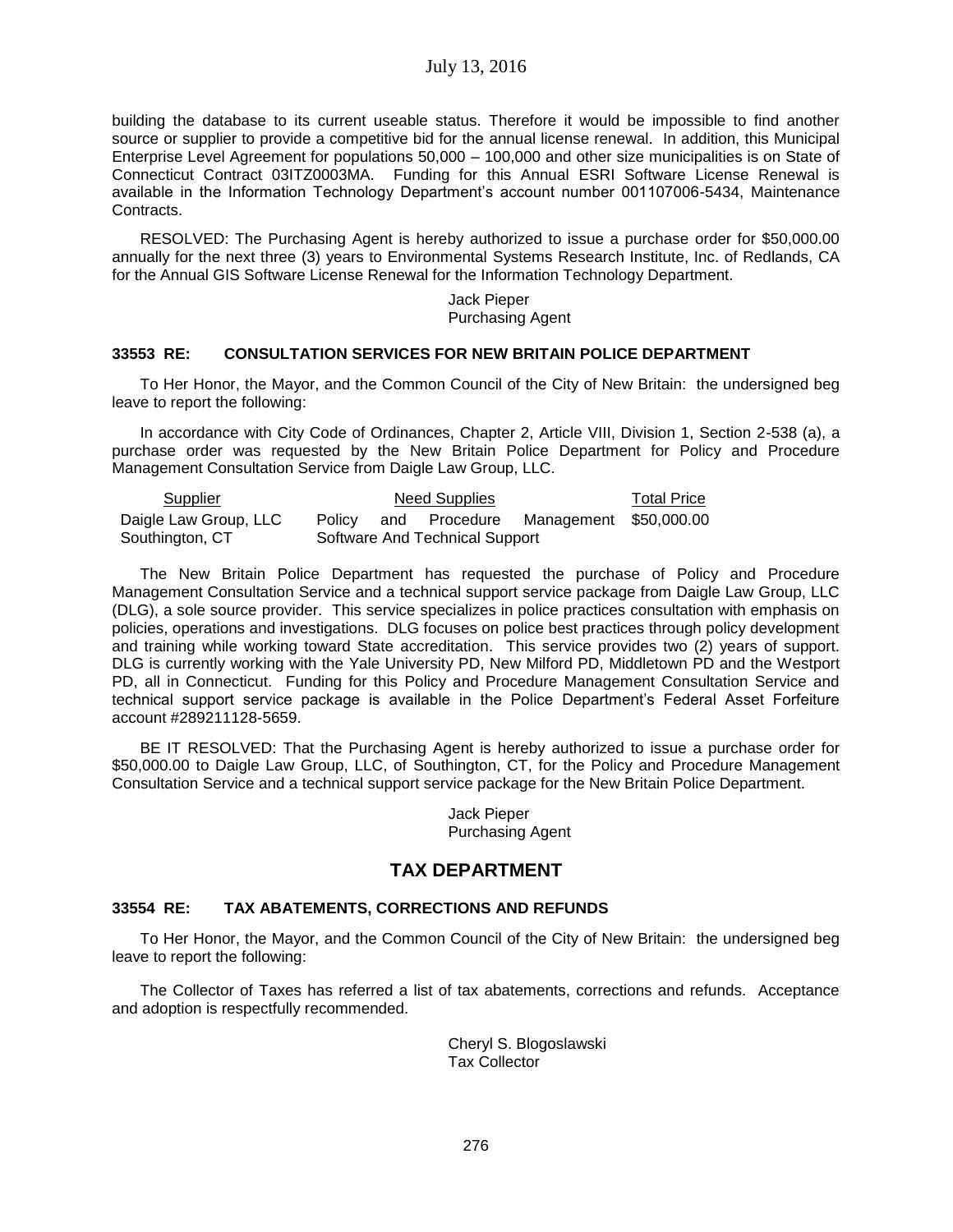# **COMMITTEE ON ADMINISTRATION, FINANCE AND LAW**

# **33517-1 RE: PROPOSED AMENDMENT TO SEC. 2-21(A) AND 2-22(A) OF THE ORDINANCES – COMMENCING OF REGULAR MEETINGS OF THE COMMON COUNCIL AND PUBLIC PARTICIPATION SESSIONS**

To Her Honor, the Mayor, and the Common Council of the City of New Britain: the undersigned beg leave to report the following:

The Committee on Administration, Finance and Law at a regular meeting and public hearing held on Tuesday evening, July 6, 2016, at 7:00 PM in Council Chambers, to which was referred the matter of resolution #33517 – proposed amendment to the Code of Ordinances Sec. 2-21(a) and 2-22(a), regarding the commencing of regular meetings of the Common Council and public participation sessions, voted to accept as amended and recommend that the following amended resolution be referred back to the Common Council with a favorable recommendation.

> Alderman Robert Smedley Chair

#### **33538-1 RE: PROPOSED AMENDMENT TO THE RULES OF THE CIVIL SERVICE COMMISSION**

To Her Honor, the Mayor, and the Common Council of the City of New Britain: the undersigned beg leave to report the following:

The Committee on Administration, Finance and Law at a regular meeting and public hearing held on Tuesday evening, July 6, 2016, at 7:00 PM in Council Chambers, to which was referred the matter of resolution #33538 – proposed amendment to the rules of the Civil Service Commission, voted to accept and recommend that the following resolution be referred back to the Common Council with a favorable recommendation.

> Alderman Robert Smedley Chair

# **CLAIMS COMMITTEE**

## **33555 RE: SETTLEMENT OF CLAIMS: PAUL S. CALAFIORE, NATIONWIDE PROPERTY & CASUALTY INSURANCE, LILLIAN ORTIZ**

To Her Honor, the Mayor, and the Common Council of the City of New Britain: the undersigned beg leave to report the following:

The Standing Claims Subcommittee of the Committee on Administration, Finance and Law at a meeting held on Wednesday evening, July 6, 2016, at 6:00 PM in Room 201, City Hall, having held public hearings and made investigations of said claims, respectfully begs leave to recommend the following:

RESOLVED; that the sum of \$20,000.00 be paid to Paul S. Calafiore of 5 Paper Chase Drive, Farmington, Conn., in full settlement of his claim of property damages sustained as a result of a sewer main collapse on November 24, 2015; and

BE IT FURTHER RESOLVED; that Nationwide Property & Casualty Insurance be given leave to withdraw its claim for subrogation for property damages as a result of a motor vehicle accident involving its insured Jessica Robert which occurred on December 5, 2015 at the intersection of Pinehurst Street and Slater Road; and

BE IT FURTHER RESOLVED; that Lillian Ortiz be given leave to withdraw her May 5, 2015 claim for personal injuries.

Alderman Don Naples **Chair**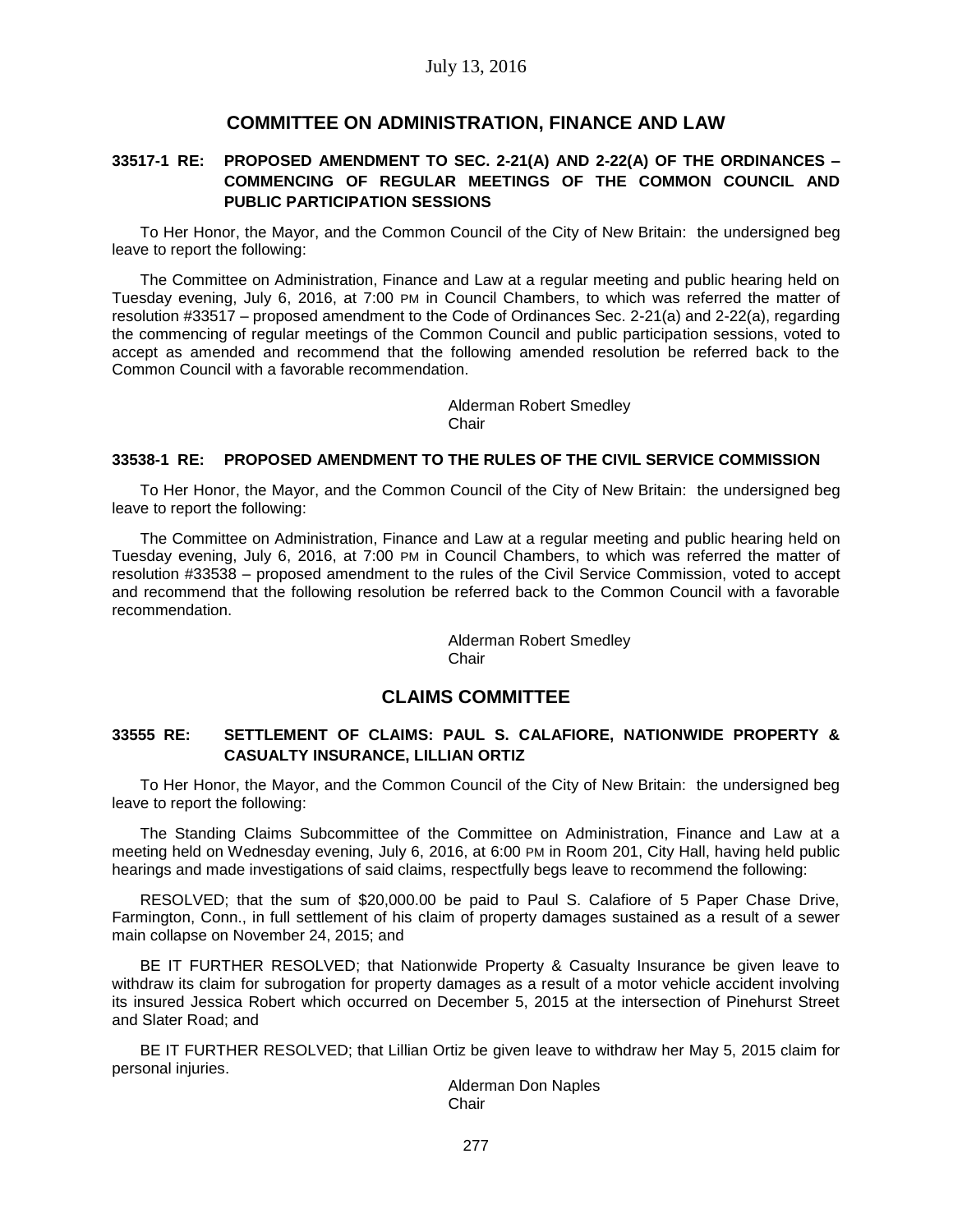# **REPORTS OF LEGISLATIVE COMMITTEES, BOARDS, COMMISSIONS AND DEPARTMENTS**

# **PURCHASING DEPARTMENT**

#### **33549 RE: SALE OF SURPLUS AND UNREPAIRABLE CITY VEHICLES**

To Her Honor, the Mayor, and the Common Council of the City of New Britain: the undersigned beg leave to report the following:

Per Resolution 33363-2, dated February 10, 2016, the Purchasing Agent reports that he and the City's Public Works Fleet Manager conducted an on-line auction for some of the City's Surplus and Unrepairable Vehicles. The on-line auction services was provided by Gov-Deals at no charge to the City. Gov-Deals provides on-line auction services for vehicles and equipment only to government agencies. They provide this service to over 5,900 municipalities and state governments in 48 states. They have over 315,000 registered buyers who receive e-mails from them regarding the items that they have on their website for auction.

The money received for the sale of the Surplus Vehicles was deposited into the City's General Fund Account, 001624005-4481, General and Administrative, Sale of Property.

The highest bid for the auctioned surplus vehicle for the month of June 2016 is attached and is on file in Town Clerk's Office. It indicates the vehicle, buyer, number of bids received and the dollar amount received for each surplus vehicle sold.

The total dollar amount that the City received for the on-line auction sale of the surplus vehicles during June of 2016 was \$5,891.89.

> Jack Pieper Purchasing Agent

Ald. Carlozzi moved to accept, seconded by Ald. Giantonio. So voted. Approved July 15, 2016 by Mayor Erin E. Stewart.

# **OFFICE OF THE MAYOR**

## **33373-1 RE: SMART CITY – ENERGY INNOVATIONS REPORT**

To Her Honor, the Mayor, and the Common Council of the City of New Britain: the undersigned beg leave to report the following:

The City of New Britain is a SMART City. This initiative was launched in the winter of 2016 along with a Mayor's Energy and Innovation Committee. What is a SMART city? A Smart City: uses information and communication technologies to enhance quality, performance, and interaction with urban services to reduce costs and resource consumption and to improve contact between citizens and government.

This report details current and future projects as well as a direction for the city to follow.

#### Mayor Erin E. Stewart

Ald. Giantonio moved to accept and adopt, seconded by Ald. Salerno.

Ald. Giantonio moved suspend the rules in order to allow the committee to present their Energy Innovations Report, seconded by Ald. Salerno. So voted.

Before presenting the report Mayor Stewart took a moment to introduce the members of the committee: Jodi Latina, Billy Carroll, Tim Stewart, Jim Adams, Kim Villanti, Ald. Smedley, Mark Moriarty, Mike Cassella and Adam Pokorski.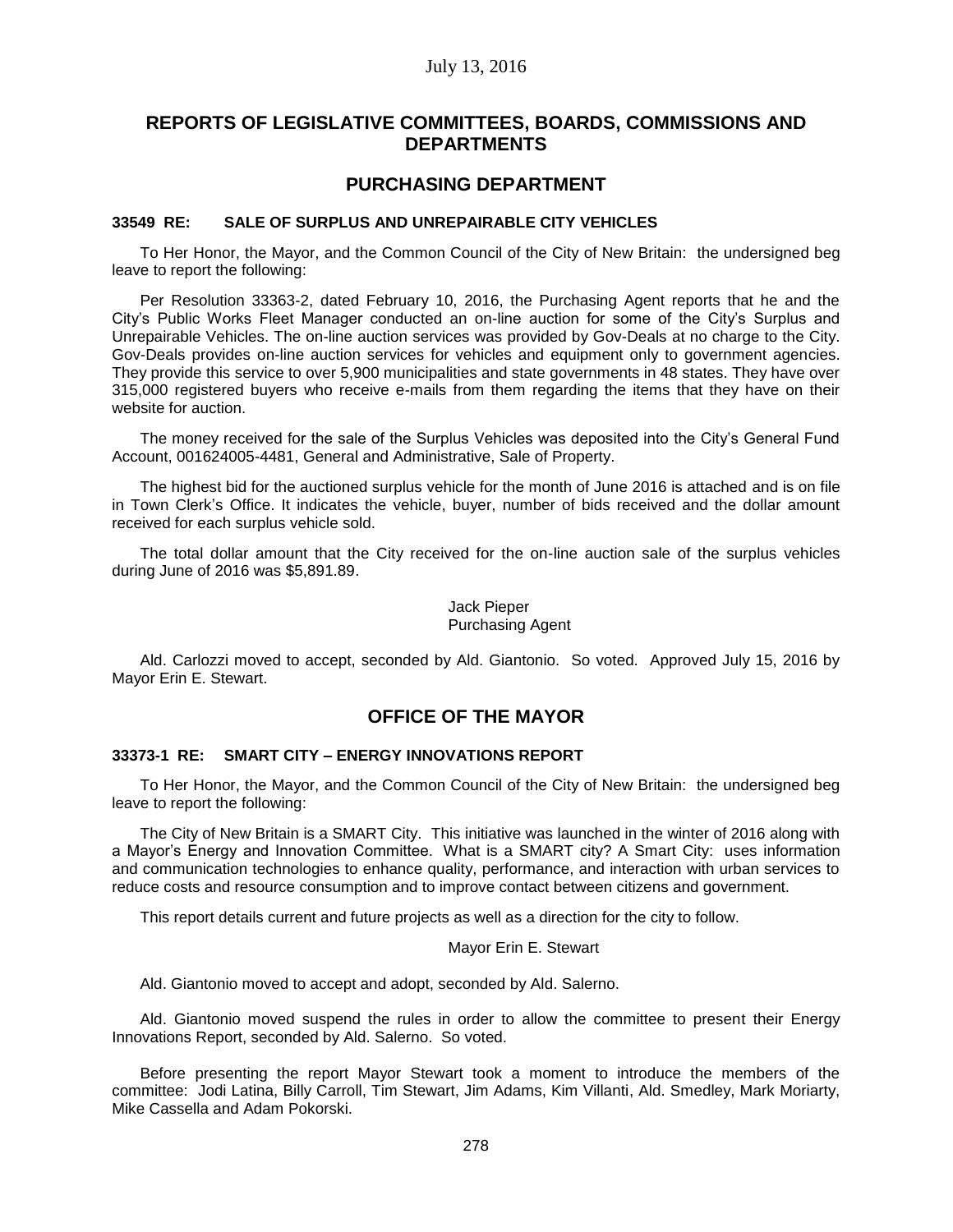At the conclusion of the presentation, Ald. Giantonio moved the Council return to regular order at 8:18 p.m., seconded by Ald. Salerno. So voted. Motion to accept and adopt carried by voice vote. Approved July 15, 2016 by Mayor Erin E. Stewart.

# **RESOLUTION RETURNED FROM COMMITTEE**

# **33517-2 RE: AMENDMENT TO SEC. 2-21(A) AND 2-22(A) OF THE ORDINANCES – COMMENCING OF REGULAR MEETINGS OF THE COMMON COUNCIL AND PUBLIC PARTICIPATION SESSIONS**

To Her Honor, the Mayor, and the Common Council of the City of New Britain: the undersigned beg leave to recommend the adoption of the following:

BE IT ORDAINED BY THE COMMON COUNCIL OF THE CITY OF NEW BRITAIN that Chapter 2, Section 2-21(a) and 2-22 (a) of the Code of Ordinances City of New Britain, be amended as follows: (inserted text appears in underline; deleted text appears in strikethrough; new sections begin with the word [new]):

Sec. 2-21. - Common council meetings.

- (a) Regular meetings of the cCommon cCouncil for the transaction of all legal business shall be held on the second and fourth Wednesday of each month, except in the months of July, August, November and December there shall be only one meeting held on the second Wednesday of the month. All stated regular meetings of the  $e$ Common  $e$ Council shall commence at  $7:307:007$  p.m.
- (b) Notwithstanding subsection (a). In odd numbered years, the regular meeting of the cCommon cCouncil for the month of November shall be held on the first Wednesday following the date on which newly elected officials take office. At such meeting, before any other business is considered, the cCommon cCouncil shall elect a president pro tempore (who shall be sworn-in accordingly), announce the persons selected by each political caucus to be such caucus' leaders, appoint a clerk of committees (who shall be sworn-in accordingly), adopt the standing rules of the cCommon eCouncil, appoint eCommon eCouncil committees, and appoint eCommon eCouncil liaisions.

Sec. 2-22. - Public participation sessions and conduct during council meetings.

- (a) There shall be public participation sessions held prior to at the beginning of prior to each special and regular eCommon eCouncil meeting commencing at the posted start time of a special meeting and 7:00 p.m. for a regular meeting. During public participation sessions, members of the public shall be afforded the opportunity to address the members of the cCommon cCouncil on any matters concerning the operations of city government as well as on matters on the agenda of the meeting. The presiding officer shall call three (3) times for any additional speakers prior to closing any public participation session. Public comment shall be limited to no less than three (3) minutes per speaker, per meeting.
- (b) Council meetings, special or regular, must be attended by the respective department heads, or their designee, who will respond to any questions by members of the body concerning the operation of their respective department. Individuals who insist on making slanderous remarks, in engaging in or behaving in a disruptive, disorderly or discourteous manner will not be allowed to continue in attendance at such a meeting. If such behavior cannot be contained, the meeting for that date will be terminated. No placards, slogans or banners shall be allowed into the cCouncil chambers at such a meeting or public participation session.

#### Alderman Jamie Giantonio

Ald. Giantonio moved to accept and adopt, seconded by Ald.Salerno. So voted. Approved July 15, 2016 by Mayor Erin E. Stewart.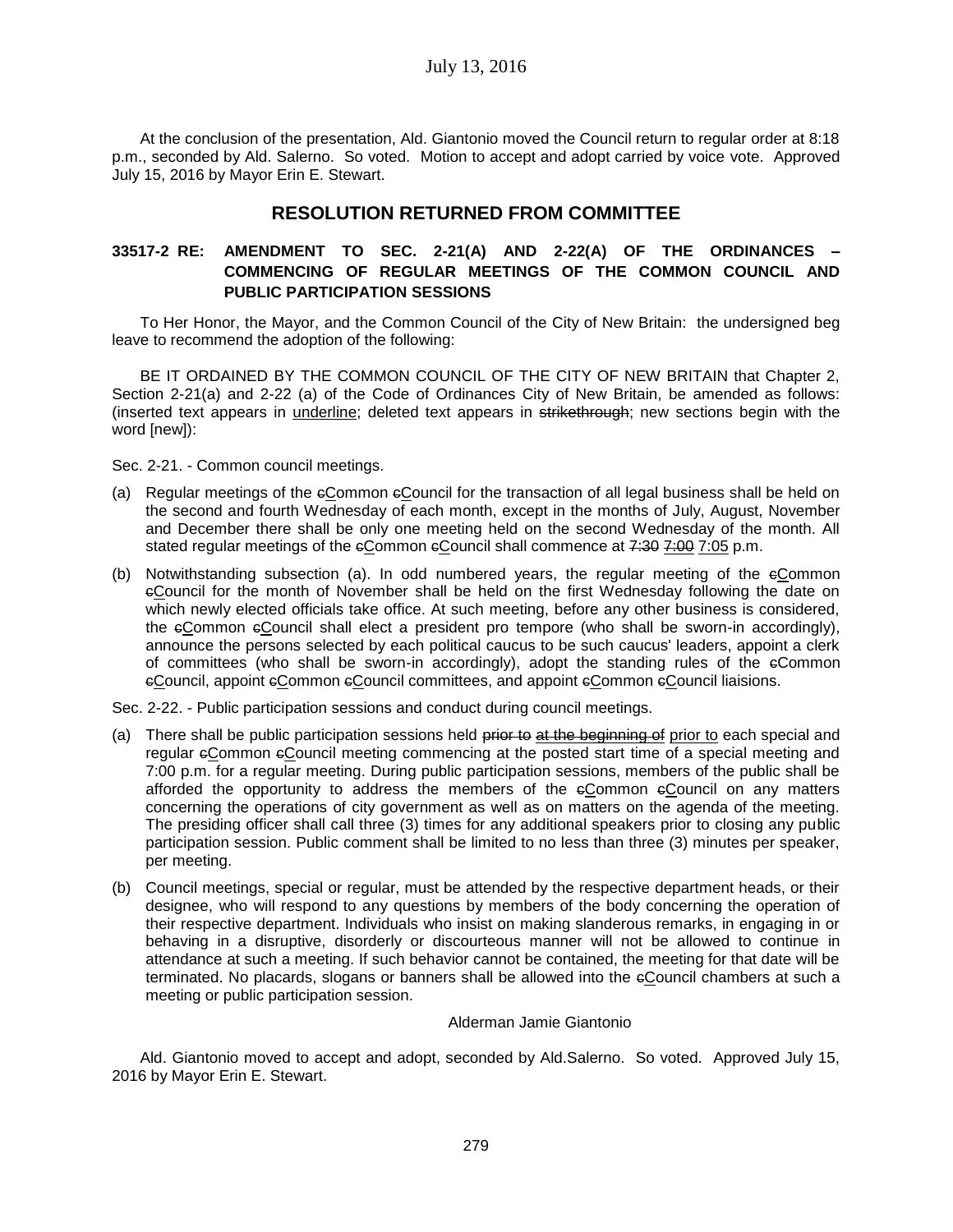## **33538-2 RE: AMENDMENT TO RULES OF THE CIVIL SERVICE COMMISSION**

To Her Honor, the Mayor, and the Common Council of the City of New Britain: the undersigned beg leave to recommend the adoption of the following:

RESOLUTION SUMMARY: PURPOSE. To approve amendments to the Rules of the Civil Service Commission.

WHEREAS, The Civil Service Commission of the City of New Britain has adopted Merit Rules, known as the Rules of the Civil Service Commission; and

WHEREAS, the Merit Rules have been updated on a number of occasions; and

WHEREAS, the Civil Service Commission has been working to update the Merit Rules to address issues which have arisen related to the hiring process; and

WHEREAS, Rule 1(B) of the Rules of the Civil Service Commission requires approval by the Common Council of any amendments to the Rules of the Civil Service Commission; and

WHEREAS, the Civil Service Commission held a Public Hearing on these changes and approved these amendments on May 2, 2016; and

BE IT RESOLVED that the Common Council of the City of New Britain approve the attached amendments to the Rules of the Civil Service Commission. Attachment on file in Town Clerk's Office.

> Alderman Carlo Carlozzi, Jr. Alderman Kristian Rosado Alderman Louis Salvio Alderman Emmanuel Sanchez

Ald. Carlozzi moved to accept and adopt, seconded by Ald.Rosado. So voted. Approved July 15, 2016 by Mayor Erin E. Stewart.

# **NEW BUSINESS**

# **RESOLUTIONS**

# **33556 RE: ADOPTING THE FORMER CENTRAL CONNECTICUT REGIONAL PLANNING AREA (CCRPA) MULTI-JURISDICTIONAL HAZARD MITIGATION PLAN, 2016-2021 UPDATE**

To Her Honor, the Mayor, and the Common Council of the City of New Britain: the undersigned beg leave to recommend the adoption of the following:

WHEREAS, the City of New Britain has historically experienced damage from natural hazards and it continues to be vulnerable to the effects of those natural hazards profiled in the plan (i.e. dam failure, drought, earthquakes, flooding, hurricanes, ice jams, severe winter storms, thunderstorms, tornadoes, and wildfires) resulting in loss of property and life, economic hardship, and threats to public health and safety; and

WHEREAS the City of New Britain has developed and received conditional approval from the Federal Emergency Management Agency (FEMA) for its hazard mitigation plan update entitled Hazard Mitigation Plan Update for the Former Central Connecticut Region, 2016-2021 Update under the requirements of 44 CFR 201.6; and

WHEREAS, public and committee meetings were held between September 2013 and July 2015 regarding the development and review of the Plan; and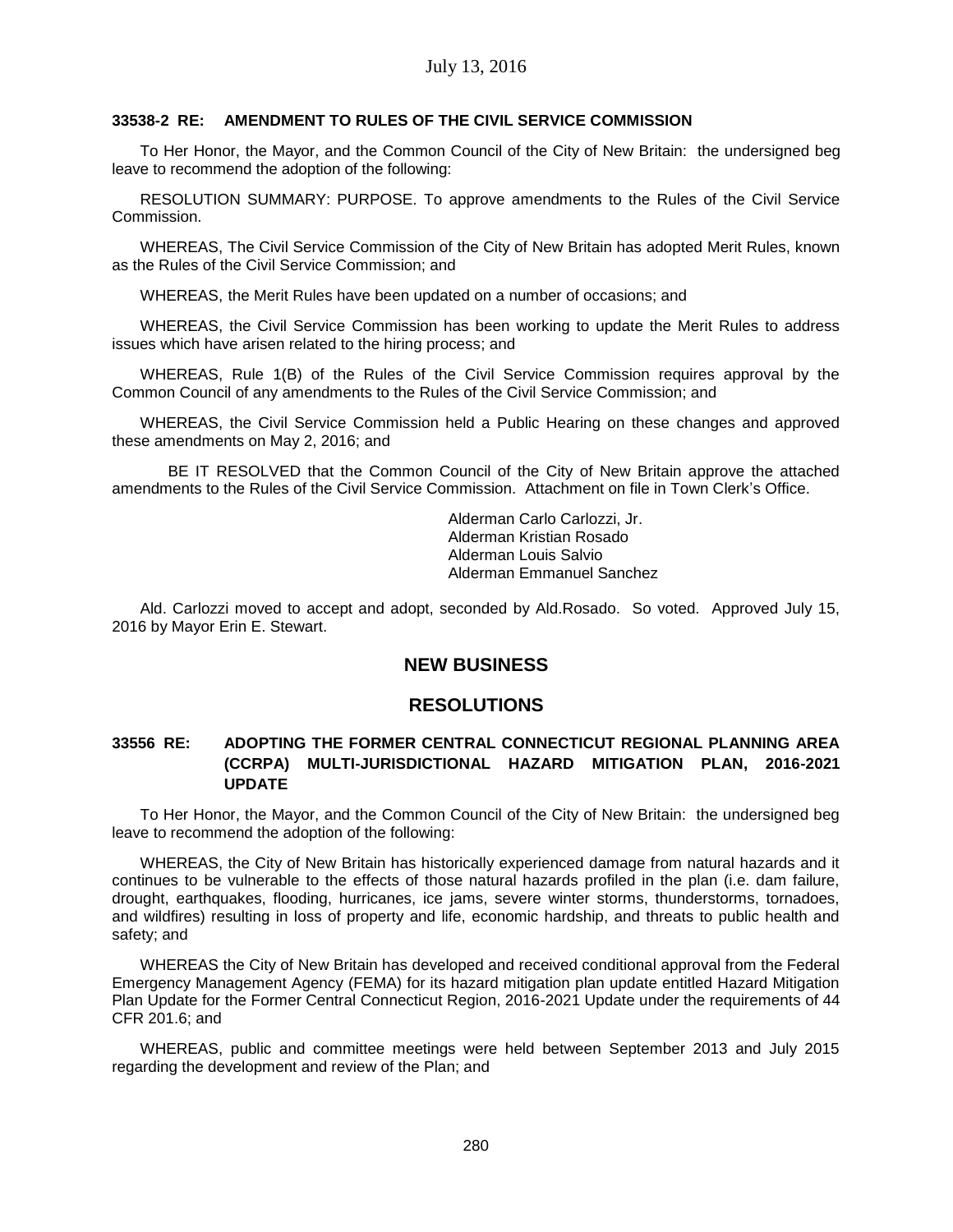WHEREAS, the Plan specifically addresses hazard mitigation strategies and Plan maintenance procedures for the City of New Britain; and

WHEREAS, the Plan recommends several hazard mitigation actions/projects that will provide mitigation for specific natural hazards that impact the City of New Britain, with the effect of protecting people and property from loss associated with those hazards; and

WHEREAS, adoption of this Plan will make the City of New Britain eligible for funding to alleviate the impacts of future hazards; and

THEREFORE BE IT RESOLVED by the City of New Britain Common Council:

- 1. The Plan is hereby adopted as an official plan of the City of New Britain;
- 2. The respective officials identified in the mitigation strategy of the Plan are hereby directed to pursue implementation of the recommended actions assigned to them;
- 3. Future revisions and Plan maintenance required by 44 CFR 201.6 and FEMA are hereby adopted as part of this resolution for a period of five (5) years from the date of this resolution;
- 4. An annual report on the progress of the implementation elements of the Plan shall be presented to the Common Council by the City Engineer.

In accordance with Section 4-1 of the City Charter, the City of New Britain Common Council hereby adopts the Hazard Mitigation Plan Update for the Former Central Connecticut Region, 2016-2021 Update.

ADOPTED by a vote of \_\_\_\_\_\_ in favor, \_\_\_\_\_\_ against, and \_\_\_\_\_\_ abstaining this \_\_\_\_ day of \_\_\_\_\_\_\_\_\_\_\_\_\_, 2016.

> Alderman Don Naples Alderman Jim Sanders, Jr.

Ald. Naples moved to accept and adopt, seconded by Ald. Polkowski. So voted. Approved July 15, 2016 by Mayor Erin E. Stewart.

# **33557 RE: BUDGET TRANSFER AND BUDGET AMENDMENT – PRESERVATION OF PLACE (POP) GRANT**

To Her Honor, the Mayor, and the Common Council of the City of New Britain: the undersigned beg leave to recommend the adoption of the following:

Whereas, the City of New Britain has applied to CT Main Street Center for a Preservation of Place (POP) grant to determine the feasibility of creating a Tax Increment Financing (TIF) District in Downtown New Britain. The City has been awarded a \$10,000 grant to complete this project, and

Whereas, the \$10,000 will be used to hire outside consultants and attorneys to determine if the City is a candidate for this type of zone to attract developers to the Downtown, and

Whereas, the grant award period ends September 30, 2016, and

Whereas, the City will match this \$10,000 grant, of which, \$7,500 will come from the City and \$2,500 will come from the Downtown District, and

Therefore, Be It Resolved, that a budget transfer of \$7,500 be made within the FY 2016-2017 General Fund Budget as outlined below:

| Decrease Expenditures:                                    | Account #      | Original<br><b>Budget</b> | (Decrease)/<br>Increase | Amended<br><b>Budget</b> |
|-----------------------------------------------------------|----------------|---------------------------|-------------------------|--------------------------|
| Town Aid Road – Construction Contracts                    | 001315008-5454 | \$770.020                 | (\$2,825)               | \$767.195                |
| <b>Employee Benefits - Professional Services</b><br>Total | 001627001-5331 | \$10,000                  | (\$4,675)<br>(\$7,500)  | \$5,325                  |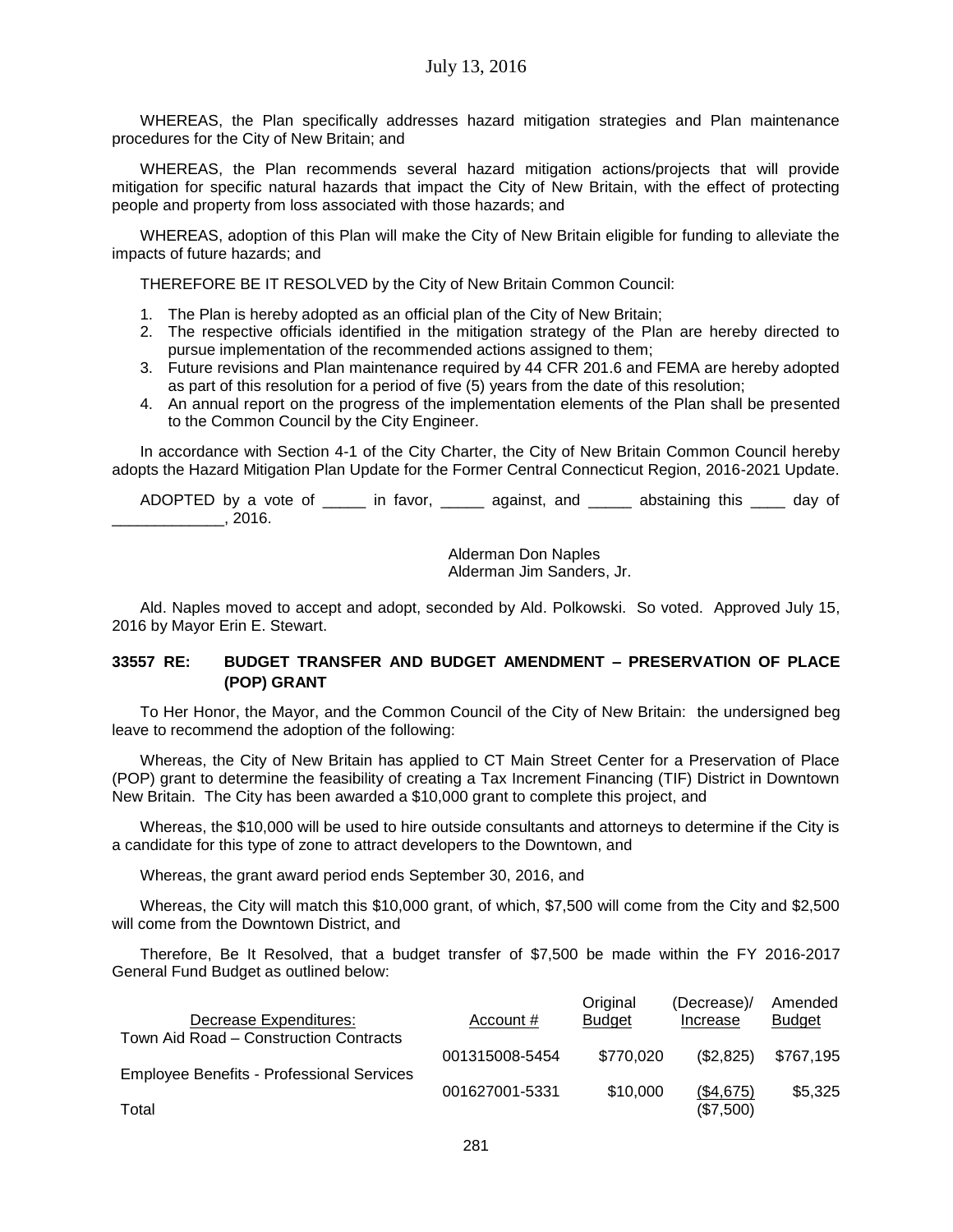| Increase Expenditure:  |                |              |          |         |         |
|------------------------|----------------|--------------|----------|---------|---------|
| Economic Development - |                |              |          |         |         |
| Grants/Contributions   | 001105002-5811 | $\mathbb{S}$ | $\Omega$ | \$7.500 | \$7.500 |

Therefore, Be It Further Resolved, that a budget amendment occur within the FY 2016-2017 General Fund budget for the purpose as follows:

|                                                                 |                | Original      |          | Amended       |
|-----------------------------------------------------------------|----------------|---------------|----------|---------------|
| Increase Revenue:                                               | Account #      | <b>Budget</b> | Increase | <b>Budget</b> |
| Economic Development Grants                                     | 001105002-4232 | \$            | \$10,000 | \$10,000      |
| Increase Expenditure:<br><b>Economic Development Consulting</b> |                |               |          |               |
|                                                                 | 001105002-5300 | \$.<br>0      | \$10,000 | \$10,000      |
|                                                                 |                |               |          |               |

President Pro Tempore Jamie Giantonio

Ald. Giantonio moved to accept and adopt, seconded by Ald. Salerno. So voted. Approved July 15, 2016 by Mayor Erin E. Stewart.

## **33558 RE: AMERICAN SAVINGS FOUNDATION GRANT - \$30,000 TO FUND "BECOME PALS" PROJECT – NEW BRITAIN POLICE DEPT.**

To Her Honor, the Mayor, and the Common Council of the City of New Britain: the undersigned beg leave to recommend the adoption of the following:

WHEREAS, the American Savings Foundation is an independent charitable foundation, headquartered in New Britain, dedicated to strengthening the community by supporting education, human services, and the arts, with a special emphasis on the needs of children, youth and families, through grants to community organizations, and

WHEREAS, these funds will be used to provide youth in grades six and seven that attend Diloreto Magnet School, an after school program with increased opportunities to build trust in each other and police officers, through positive affirming interaction, thereby benefitting the community, and

WHEREAS, these funds, in the amount of \$30,000 will be used to fund the "Become Pals" project, as set forth in a budget developed by the Supervisor of the New Britain Police Department's Police Athletic League (PAL), and requires no cash match from the City. The period of the grant is from September 26, 2016 through May 12, 2017, and

THEREFORE BE IT RESOLVED, that Mayor Erin Stewart is authorized to execute all grant documents with the American Savings Foundation on behalf of the City of New Britain for the Police Athletic League's (PAL) "Become Pals" project in the sum of \$30,000.

> Ald. Carlo Carlozzi, Jr. - Police Liaison Ald. Wilfredo Pabon - Police Liaison Ald. Emmanuel Sanchez - Police Liaison Ald. Jim Sanders, Jr. - Police Liaison Ald. Robert Smedley - Police Liaison

Ald. Smedley moved to accept and adopt, seconded by Ald.Carlozzi. So voted. Approved July 15, 2016 by Mayor Erin E. Stewart.

# **33559 RE: APPROVAL OF AMENDMENTS TO THE CHARTER SUBMITTED BY THE CHARTER REVISION COMMISSION**

To Her Honor, the Mayor, and the Common Council of the City of New Britain: the undersigned beg leave to recommend the adoption of the following: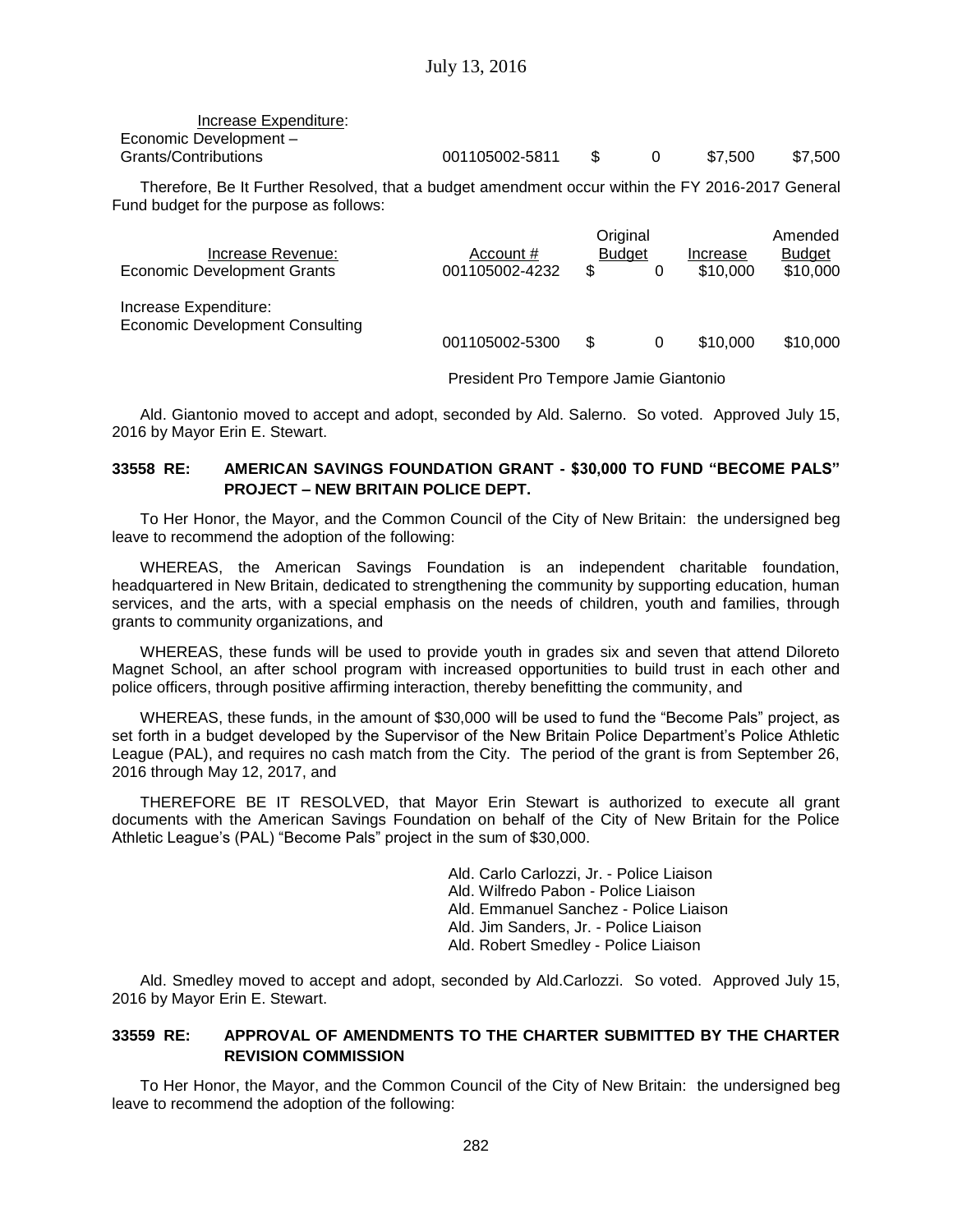WHEREAS, the Common Council of the City of New Britain passed Resolution 33385 which the creation of a Charter Revision Commission to make recommendations of changes to the City's Charter on February 10, 2016; and

WHEREAS, the Charter Revision Commission, after receiving the task at hand, worked tirelessly for four months doing research, holding public hearings, and making proposed changes to the Charter; and

WHEREAS, the Charter Revision Commission submitted report 33385-1 to the Common Council on June 2, 2016 which included recommendations for changes to the City's Charter; and

WHEREAS, on June 20, 2016 the Common Council of the City of New Britain held a public hearing on the proposed changes to the Charter, now therefore be it

RESOLVED that the amendments to the Charter that are shown in report 33385-1 submitted by the Charter Revision Commission on June 2, 2016 are approved.

> Alderman Jamie Giantonio President Pro-Tempore

Ald. Giantonio moved to accept and adopt, seconded by Ald. Salerno. So voted. Approved July 15, 2016 by Mayor Erin E. Stewart.

## **33560 RE: AUTHORIZING THE MAYOR TO NEGOTIATE A SALE PRICE WITH POKO PARTNERS, LLC FOR 125 COLUMBUS BLVD**

To Her Honor, the Mayor, and the Common Council of the City of New Britain: the undersigned beg leave to recommend the adoption of the following:

WHEREAS, on December 1, 2015, the City of New Britain through its Department of Municipal Development issued a Request for Proposals for the purchase and redevelopment of the 2.26 acre of property located at 125 Columbus Boulevard, New Britain, Connecticut; AND

WHEREAS, this Project is a significant part of the Complete Streets Master Plan for Downtown New Britain, which is intended to create vibrant and attractive pedestrian-friendly communities; AND

WHEREAS, POKO Partners, LLC responded to the Request for Proposals on March 10, 2016 and intends to develop and create Columbus Commons, a two-phase, mixed-use development at 125 Columbus Boulevard; AND

WHEREAS, the anticipated development will include two five story L-shaped mixed-use buildings with approximately 168 residential units with an interior courtyard in addition to commercial, retail and/or office space on the first floor; AND

WHEREAS, the expected total cost of the development project is anticipated to be approximately \$58,000,000.00; AND

WHEREAS, POKO Partners, LLC has developed a number of properties in New York and Connecticut involving approximately one thousand (1000) new residential units; now therefore, be it

RESOLVED, that POKO Partners, LLC is hereby designated as the developer of the property located at 125 Columbus Boulevard and further that Erin E. Stewart, Mayor, is authorized to negotiate a sale price for the property and to execute any and all documents necessary for the development agreement and conveyance of the property.

#### Alderman Jamie Giantonio

Ald. Giantonio moved to accept and adopt, seconded by Ald.Salerno. So voted. Approved July 15, 2016 by Mayor Erin E. Stewart.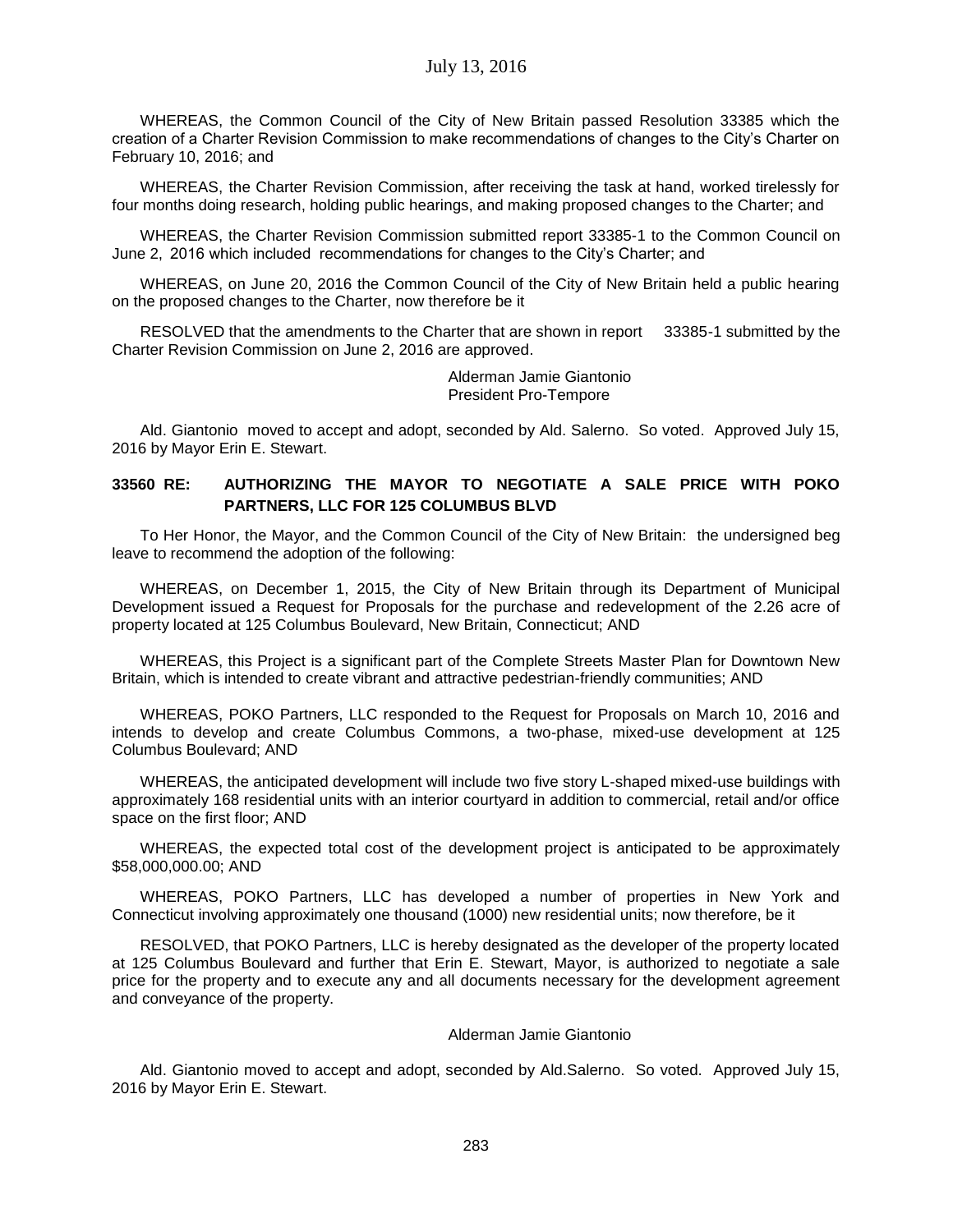#### **33561 RE: DOZYNKI FESTIVAL 8/27/16 – 8/28/16**

To Her Honor, the Mayor, and the Common Council of the City of New Britain: the undersigned beg leave to recommend the adoption of the following:

RESOLVED; by the Common Council of the City of New Britain that the Mayor be and is hereby authorized to issue to the Polish Council of Greater New Britain, said licenses as may be issued under Chapter 5, Section 5-15 through 5-22, of the Code of Ordinances for Saturday, August 27, 2016, and Sunday, August 28, 2016, for the purpose of conducting the Annual "Dozynki" Festival at the Polish Falcon "Polanka" Field on Farmington Avenue, New Britain, Connecticut.

#### Alderman Christopher Polkowski

Ald. Polkowski moved to accept and refer to the License Committee, seconded by Ald. Giantonio. So voted. Approved July 15, 2016 by Mayor Erin E. Stewart.

# **OFFICE OF THE CORPORATION COUNSEL**

#### **33546 RE: SPRINGWOOD GARDENS LLC V. CITY OF NEW BRITAIN**

To Her Honor, the Mayor, and the Common Council of the City of New Britain: the undersigned beg leave to report the following:

RESOLVED, By the Common Council of the City of New Britain that the sum of ONE HUNDRED FIFTY THREE THOUSAND DOLLARS (\$153,000.00) be paid to Springwood Gardens and the Law Firm of Biller, Sachs, Raio, & Zito its attorneys, in full settlement of its suit against the City of New Britain, now pending in the New Britain Superior Court, New Britain, Connecticut. The plaintiff had alleged that on June 14, 2013, Springwood Gardens property on Allen Street, New Britain suffered damage when water and sewage discharged onto, upon and in its property. On the date of the event, it is alleged that storm drains overflowed and water backed up into the complex effecting several apartments, main areas, and laundry room. The water had backed up through the toilets, sinks and bath tubs. It is alleged the sewage was several feet high. Plaintiff has claimed in total damage \$317,420.96. The United Cleaning & Restoration Building Damages total \$190,597.40 (This was for the replacement of drywalls, outlets, flooring, baseboards, doors, window sills, cabinets, garbage disposal, range, refrigerators, moldings, washing machines, sealing/priming/painting walls, etc.). The ServPro Invoice for water mitigation is \$53,572.57. (This included the cost for the dumpster, demolition, cleaning floors, toilets, tubs, etc.) Plaintiff also included in their demand \$73,250.99 for interest. It is our position that interest is not warranted in this matter. Plaintiff has installed a back flow valve which should prevent future sewage backups at his premises. The current settlement recommendation is made upon the advice of City Attorney Irena J. Urbaniak, after settlement negotiations between City Attorney Irena J. Urbaniak and Attorney Jon Biller, and his associate Brianna Spinnato and the Honorable Judge Swenton, with the approval and consent of Gennaro Bizzarro, Esq.

This suit is to be withdrawn by the plaintiff without costs to the City of New Britain and settlement is to be made without admission of any liability.

> Irena J. Urbaniak City Attorney

Ald. Giantonio moved to accept and adopt, seconded by Ald. Sanders. Ald. Giantonio moved the Council enter into Executive Session to discuss the legal settlement, and that they be accompanied by Mayor Stewart, Corporation Counsel, Gennaro Bizzaro; Chief of Staff, Jodi Latina; and Deputy Chief of Staff, Justin Dorsey. Motion seconded by Ald. Sanders. Roll call vote – all members voted in favor.

Executive Session began at 8:33 p.m.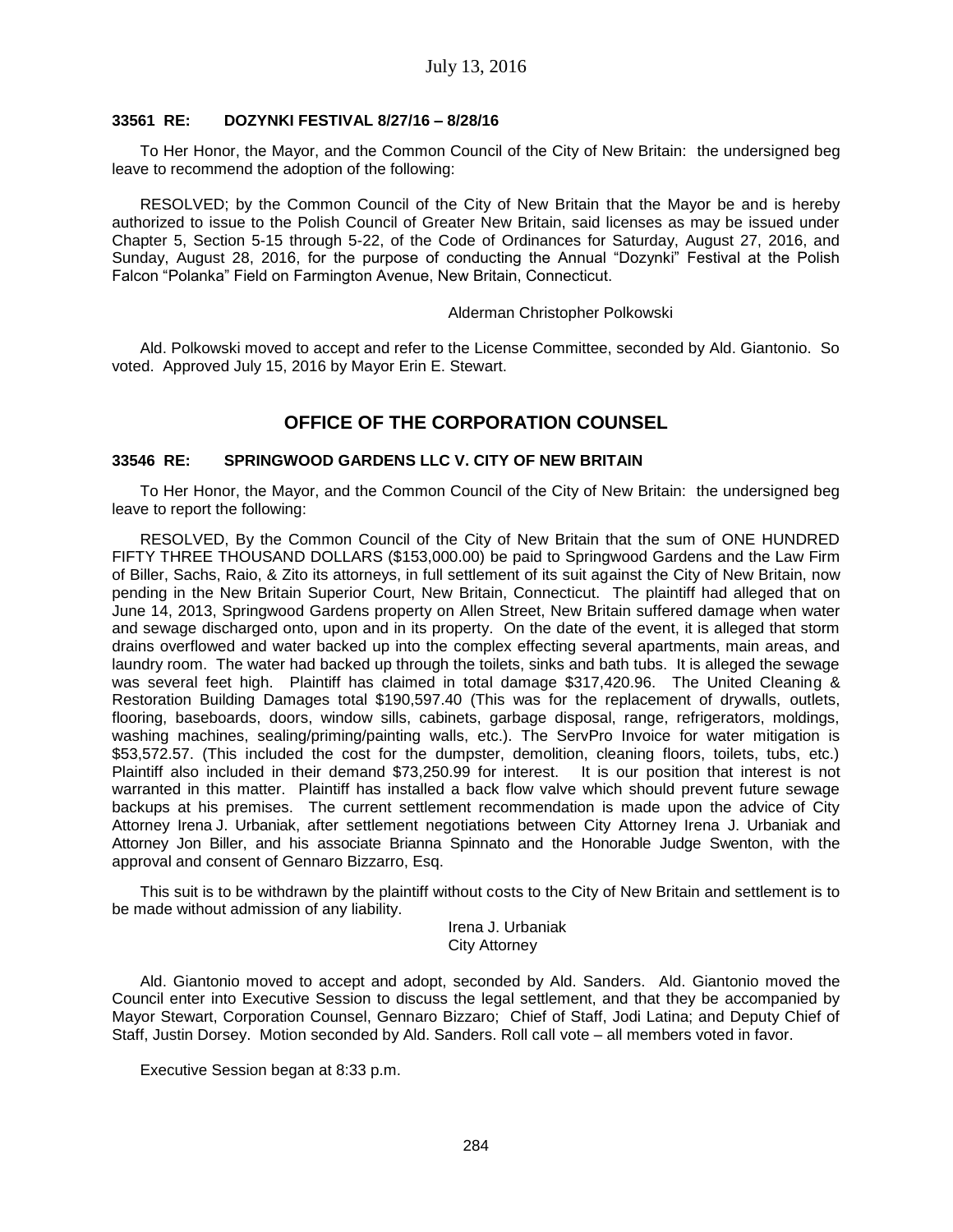The Council voted to return to regular order at 8:54 p.m. on motion of Ald. Giantonio, seconded by Ald. Salerno.

Ald. Sanchez left the chambers prior to the vote.

Resolution accepted and adopted by voice vote.

Approved July 15, 2016 by Mayor Erin E. Stewart.

There being no further business to come before the Council, Ald. Sanders moved to adjourn, seconded by Ald. Collins. So voted. Meeting adjourned at 8:55 p.m.

ATTEST: Mark H. Bernacki, City Clerk